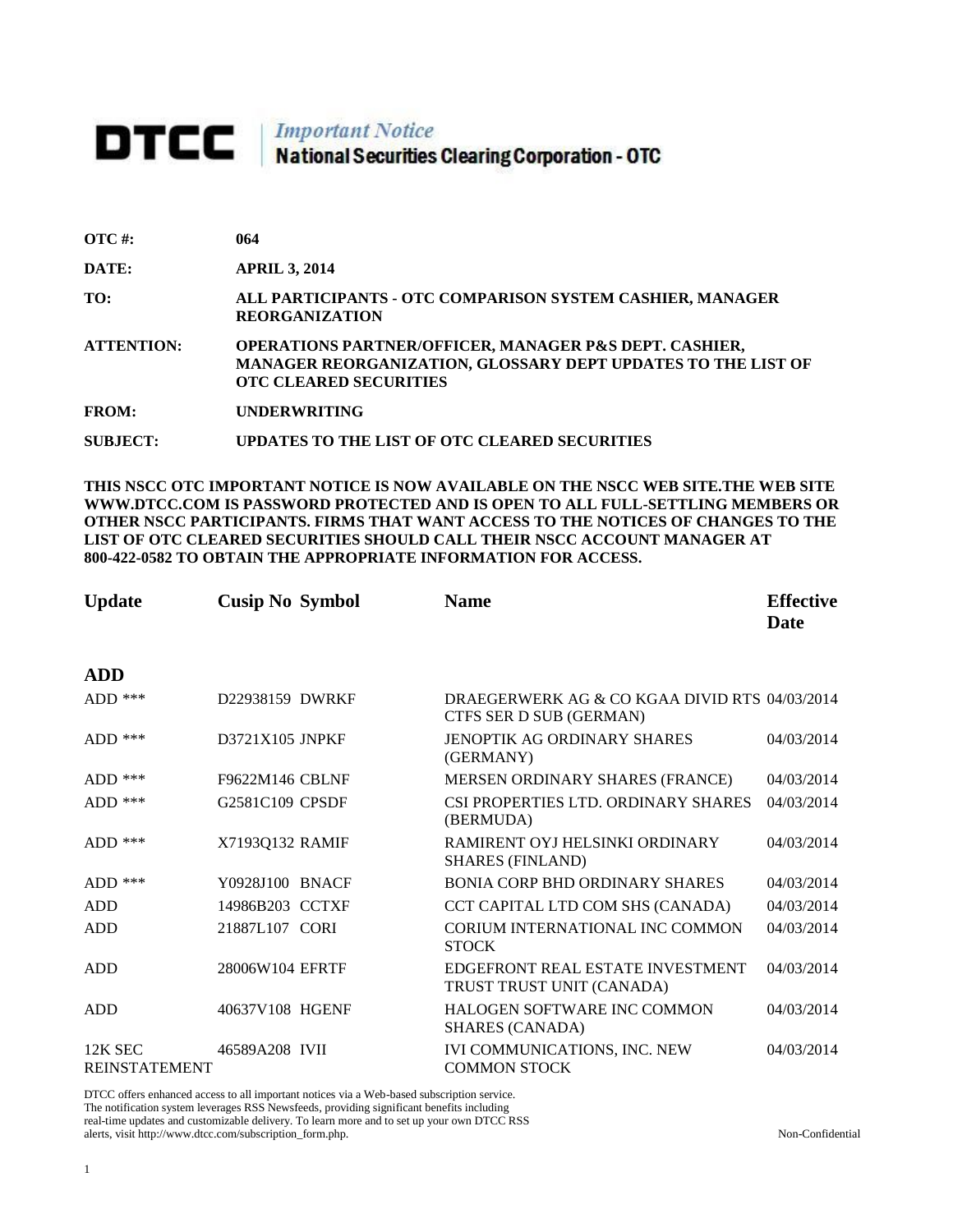| <b>ADD</b>                      | 580037141 MCDFF | MCDERMOTT INTERNATIONAL INC<br>TANGIBLE EQUITY UNIT (PANAMA)             | 04/03/2014 |
|---------------------------------|-----------------|--------------------------------------------------------------------------|------------|
| 12K SEC<br><b>REINSTATEMENT</b> | 64128M104 NTDR  | NETWORK DEALER SERVICES HOLDING<br><b>CORP COMMON STOCK</b>              | 04/03/2014 |
| 12K SEC<br><b>REINSTATEMENT</b> | 65338V107 NXTZ  | NEXTFIT, INC. COMMON STOCK                                               | 04/03/2014 |
| 12K SEC<br><b>REINSTATEMENT</b> | 68215V109 OMCY  | OMNICITY CORP. COMMON STOCK                                              | 04/03/2014 |
| 12K SEC<br><b>REINSTATEMENT</b> | 69360T105 PSBG  | <b>PSB GROUP INC</b>                                                     | 04/03/2014 |
| 12K SEC<br><b>REINSTATEMENT</b> | 74030P103 PPTO  | PRECISION PETROLEUM CORPORATION<br><b>COMMON STOCK (NV)</b>              | 04/03/2014 |
| <b>ADD</b>                      | 747762102 QEXXF | <b>QUATTRO EXPLORATION AND</b><br>PRODUCTION COMMON SHARES<br>(CANADA)   | 04/03/2014 |
| 12K SEC<br><b>REINSTATEMENT</b> | 774725105 RMMI  | ROCKY MTN MINERALS INC                                                   | 04/03/2014 |
| 12K SEC<br><b>REINSTATEMENT</b> | 774725204 RMMIP | ROCKY MTN MINERALS CV PFD                                                | 04/03/2014 |
| <b>ADD</b>                      | 811292101 SCYX  | <b>SCYNEXIS INC COMMON STOCK</b>                                         | 04/03/2014 |
| 12K SEC<br><b>REINSTATEMENT</b> | 869327106 SSTP  | SUSTAINABLE POWER CORP. COMMON<br><b>STOCK</b>                           | 04/03/2014 |
| <b>ADD</b>                      | 876108101 TEDU  | TARENA INTERNATIONAL INC AMERICAN 04/03/2014<br><b>DEPOSITART SHARES</b> |            |
| 12K SEC<br><b>REINSTATEMENT</b> | 888325107 TITT  | TITAN TECHNOLOGIES INC                                                   | 04/03/2014 |
| 12K SEC<br><b>REINSTATEMENT</b> | 897835203 TRDY  | TRUDY CORPORATION.COMMON STOCK                                           | 04/03/2014 |
| 12K SEC<br><b>REINSTATEMENT</b> | 902546209 UAGI  | UAGH, INC. NEW COMMON STOCK                                              | 04/03/2014 |
| 12K SEC<br><b>REINSTATEMENT</b> | 917027104 URCO  | URANIUM 308 CORP. COMMON STOCK                                           | 04/03/2014 |
| 12K SEC<br><b>REINSTATEMENT</b> | 965061104 WHJH  | WHITEHALL JEWELERS HOLDINGS INC<br><b>COMMON STOCK (DE)</b>              | 04/03/2014 |
|                                 |                 |                                                                          |            |

## **DELETE**

| DELETE ***    | M20848103 CFBFF | CAN FITE BIOFARMA LTD. ORDINARY<br><b>SHARES</b> (ISRAEL)      | 04/03/2014 |
|---------------|-----------------|----------------------------------------------------------------|------------|
| DELETE ***    | Y02047200 ARVNY | ARVIND LIMITED GDR REPRESENTING 1<br>SHARE (INDIA)             | 04/03/2014 |
| <b>DELETE</b> | 38259P128 GOOAV | GOOGLE INC COM STK EX-DIST W.I.<br>(S/D 04/08/2014)            | 04/03/2014 |
| <b>DELETE</b> | 650151111 NYBHW | NEW YOUNG BROADCASTING HLDG CO<br>INC WT EXP 12/24/24 PUR CL A | 04/03/2014 |

## **MARKET MOVE**

| 49375T100 KID TO: KIDB | KID BRANDS, INC COMMON STOCK<br>(XNYS TO: XNAS)           | 04/03/2014 |
|------------------------|-----------------------------------------------------------|------------|
|                        | 50183L107 LDK TO: LDKSY LDK SOLAR CO LTD. (XNYS TO: XNAS) | 04/03/2014 |

Non-Confidential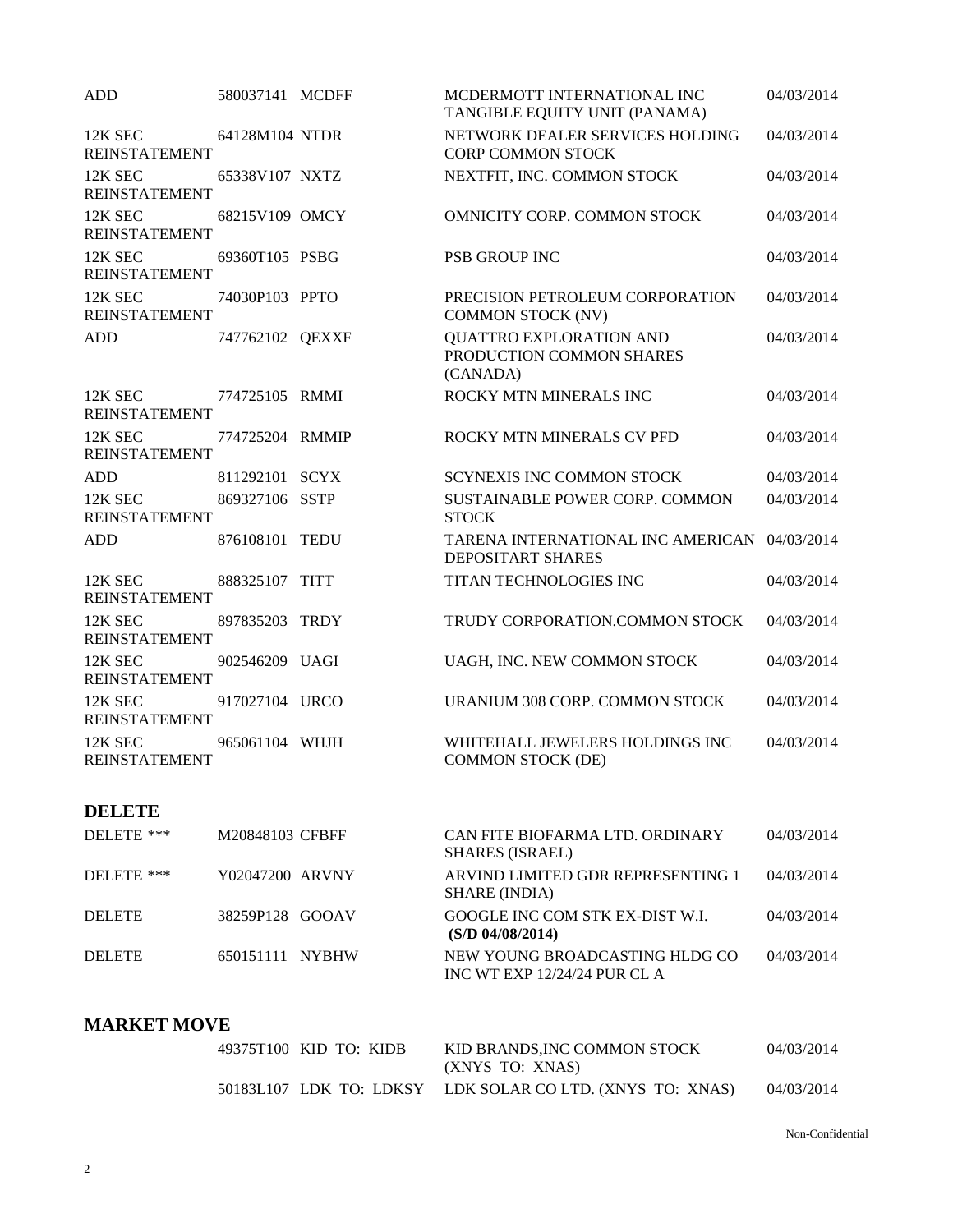# **SYMBOL CHANGES**

|  | 38145V206 GHDCD TO: GHDC GOLDLAND HOLDINGS COMPANY<br><b>COMMON STOCK</b>                     | 04/03/2014 |
|--|-----------------------------------------------------------------------------------------------|------------|
|  | 38259P508 GOOG TO: GOOGL GOOGLE INC;COM USD0.001 CL'A'                                        | 04/03/2014 |
|  | 38259P706 GOOCV TO GOOG GOOGLE INC CLASS C<br>(S/D 4/08/2014)                                 |            |
|  | 90916J300 UPZSD TO: UPZS UNIQUE PIZZA AND SUBS CORPORATION. 04/03/2014<br><b>COMMON STOCK</b> |            |

## **REORGANIZATION**

| <b>DELETE</b> | Q06213104 ACKDF | AUCKLAND INT'L AIRPORT (NEW<br><b>ZEALAND</b> )                              |            |
|---------------|-----------------|------------------------------------------------------------------------------|------------|
| $ADD$ ***     | Q06213146 ACKDD | AUCKLAND INTERNATIONAL AIRPORT<br>LTD ORD SHARES(NEW ZEALAND)                | 04/03/2014 |
| <b>DELETE</b> | Q9030G101 PRCXF | PHARMACYBRANDS LTD ORDINARY<br><b>SHARES (NEW ZEALAND)</b>                   |            |
| ADD ***       | Q4351Y104 PRCXF | <b>GREEN CROSS HEALTH LTD ORDINARY</b><br><b>SHARES (NEW ZEALAND)</b>        | 04/03/2014 |
| <b>DELETE</b> | 028731404 AOBI  | AMERICAN ORIENTAL BIOENGINEERING<br><b>INC COM NEW</b>                       |            |
| <b>ADD</b>    | 028731503 AOBID | AMERICAN ORIENTAL BIOENGINEERING,<br>INC. (NEW) COMMON STOCK                 | 04/03/2014 |
| <b>DELETE</b> | 500467402 AHONY | KONINKLIJKE AHOLD NV SPONS ADR (EA<br>RPSTG 1 ORD)                           |            |
| <b>ADD</b>    | 500467105 AHOND | KONINKLIJKE AHOLD, N.V. NEW<br>AMERICAN DEPOSITARY SHARES                    | 04/03/2014 |
| <b>DELETE</b> | 60735Q108 MBYL  | MOBILE DATA CORP COM STK (NV)                                                |            |
| <b>ADD</b>    | 373677103 GTRQ  | GEOTRAQ INC. COMMON STOCK                                                    | 04/03/2014 |
| <b>DELETE</b> | 74624B106 HMGLF | PURE ENERGY MINERALS LTD. ORDINARY<br><b>SHARES (CANADA)</b>                 |            |
| <b>ADD</b>    | 74624B205 HMGLD | PURE ENERGY MINERALS LTD. ORDINARY 04/03/2014<br><b>SHARES (CANADA)</b>      |            |
| <b>DELETE</b> | 86803K103 SNOVF | SUPER NOVA MINERALS CORPORATION<br><b>COMMON SHARES (CANADA)</b>             |            |
| <b>ADD</b>    | 86804A104 SNOVF | SUPER NOVA PETROLEUM CORPORATION 04/03/2014<br><b>COMMON SHARES (CANADA)</b> |            |